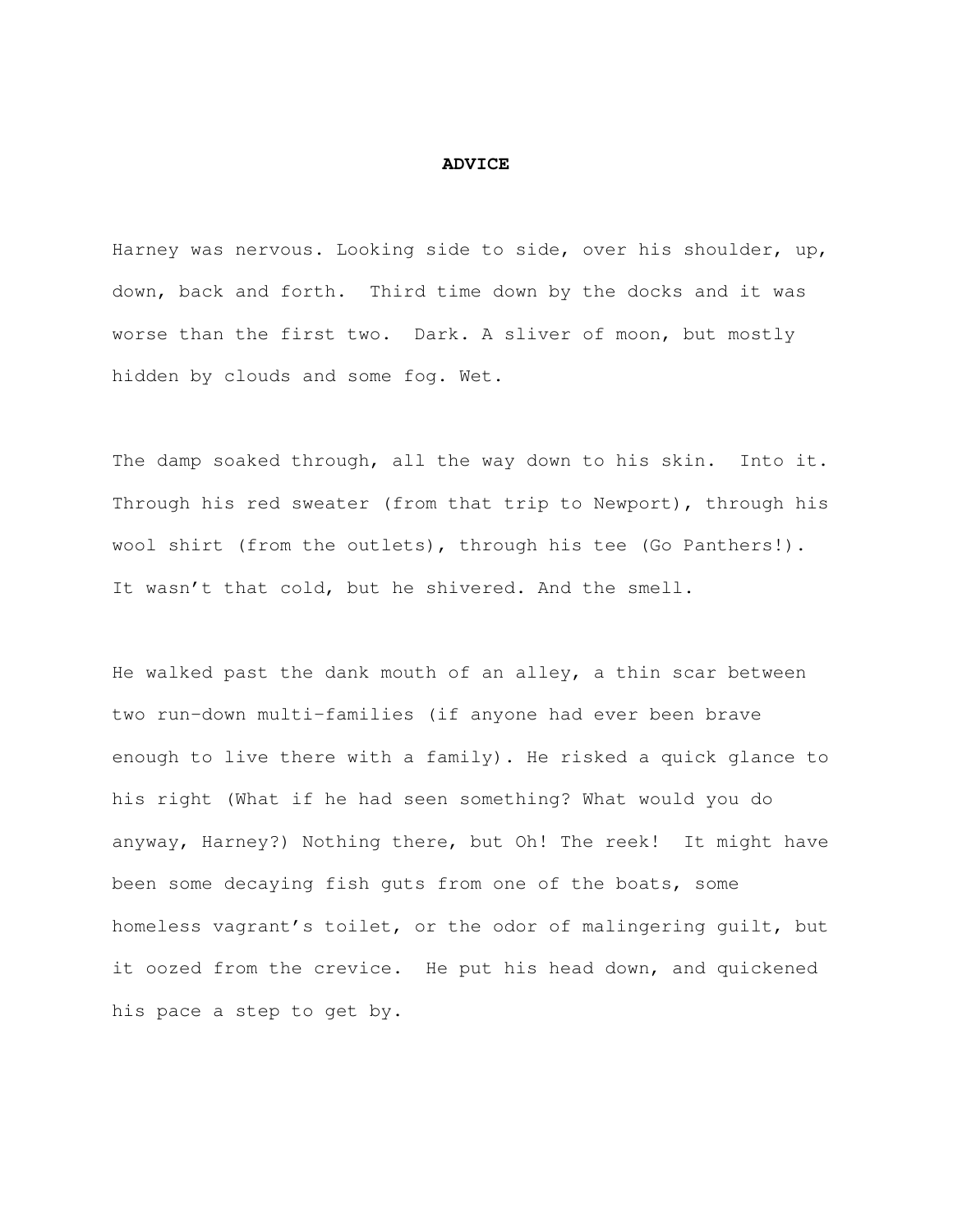Why had she chosen a spot here in The Port of all locations? Why not some strip mall out by the interstate? Tara's Tarot. Palms Read. Fortunes Told. Predict a few things for a lonely housewife or an anguished teenager (with a fat wallet from Mom and Dad). She could have made a bundle.

But not really. It wouldn't have been authentic. You want real. You want mysterious. Come down by the sea. Come find the dark, the fetid, the underbelly of the city at night.

At night! She wouldn't even meet him in the daytime. Said it hurt her ability. Had to be black. And not just any time at night. First time, 10:00. Second time, 11. This time, midnight. Of course. Midnight. Couldn't be anything except midnight.

But then again, hadn't he found the courage to come down here twice already. He'd survived. Hadn't been attacked. Hadn't been mugged. No one had been hurt. Well – that wasn't exactly true was it?

Of course, he'd been smart about it. Only carried her \$75 fee that she wanted. Not \$25 a visit. No, \$75 for three visits. He'd carried that in his socks - \$40 in the left and \$35 in the right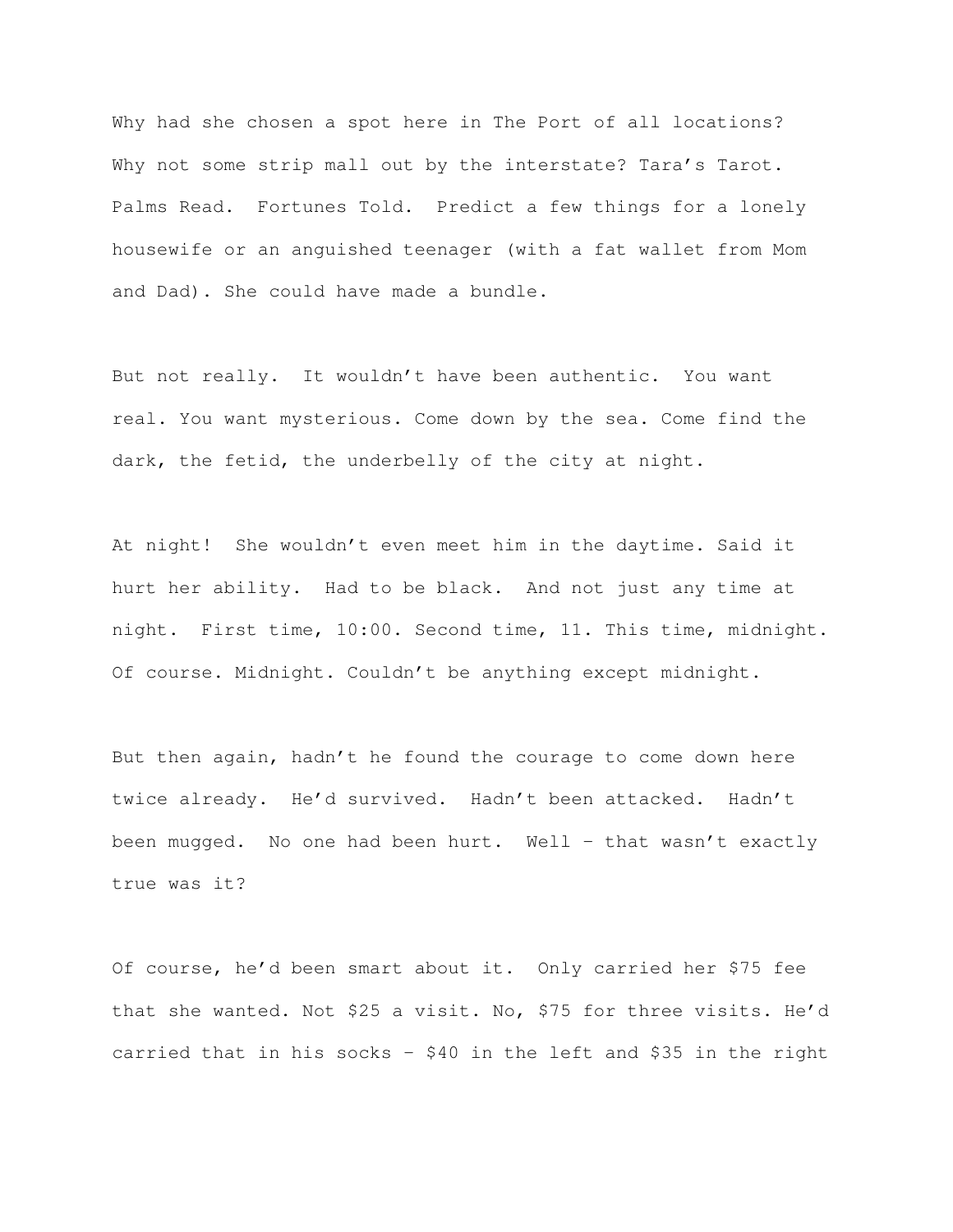(Unbalanced he thought. Better be careful. Might make me lean to one side. Ha Ha.)

Probably would have been more at the mall, but then again, you wanted authentic. This neighborhood was part of the price, he supposed. You want the best, Harney? You got to pay for it. Not just in money. Got to walk through a scummy hell hole or two.

He heard a scratching in the doorway of the big brick warehouse that he was passing, and he jumped. Just a rat, and a small one, but my, they were ugly. Hairs on its long nose twitching. Disappeared.

It was classic. You had to jump at a rat in the dark down by the docks. Had to.

It reminded him of that time he'd heard the coyote. One of the benefits of living out in the sticks a little. Wildlife. He'd been in the garage, putting the trash together to get it out by the curb for Thursday morning pickup. He'd heard the howl, shot across the front of the Honda and dove for the garage door opener (or garage door closer, Ha Ha). Stood shaking against the wall as the three panels slowly dropped.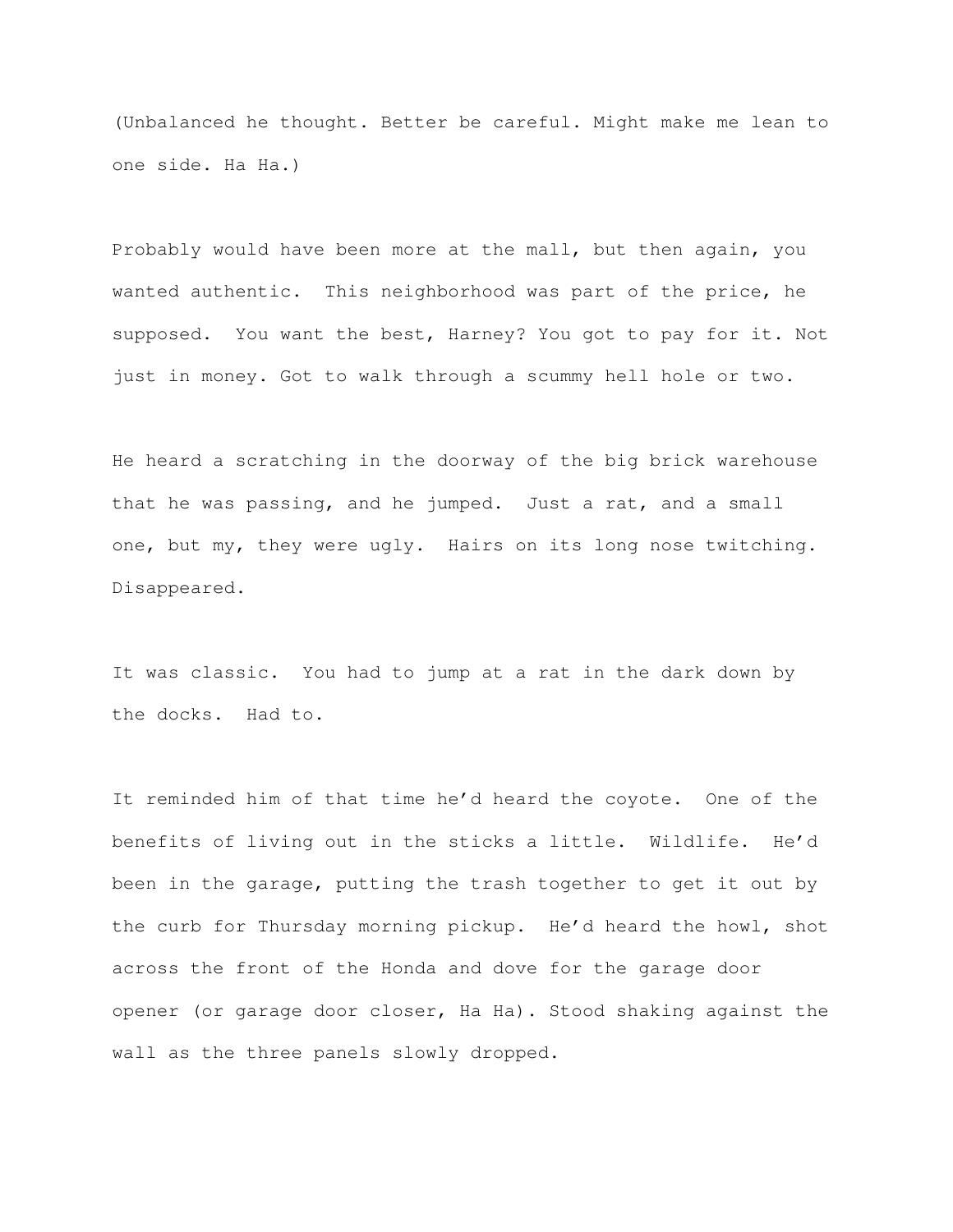Not really scary, after all. Not after. But sometimes the body just reacts. How Harriet had laughed at him for that.

"Big brave Harney. Turned to a quivering lump by a little dog."

Scorn. Condescension. Contempt. All Harriet.

But it wasn't a dog. It was a coyote. And those things could kill. Well…a cat maybe, but still, it could take a life. Or maybe scratch at you or bite you and give you rabies.

She'd been partially right of course. Hadn't been that brave. Just reacted. Coyote howls. You lunge for the garage door opener. Rat skritches out from a doorway, you jump.

He saw a musty brown bottle blocking his path and weaved around it. First trip he hadn't. No. First time, he was the boss. Had kicked the sucker. Mistake. Some liquid, presumably beer, had soaked one sock, \$35, and the bottom cuff of a trouser leg, and then spun tinkling into the gutter. Then he'd smelled it. Definitely beer. Old beer, but beer.

He couldn't figure that one out. Guy comes down to The Port. Drinks too much. You'd think he'd want every last drop. Based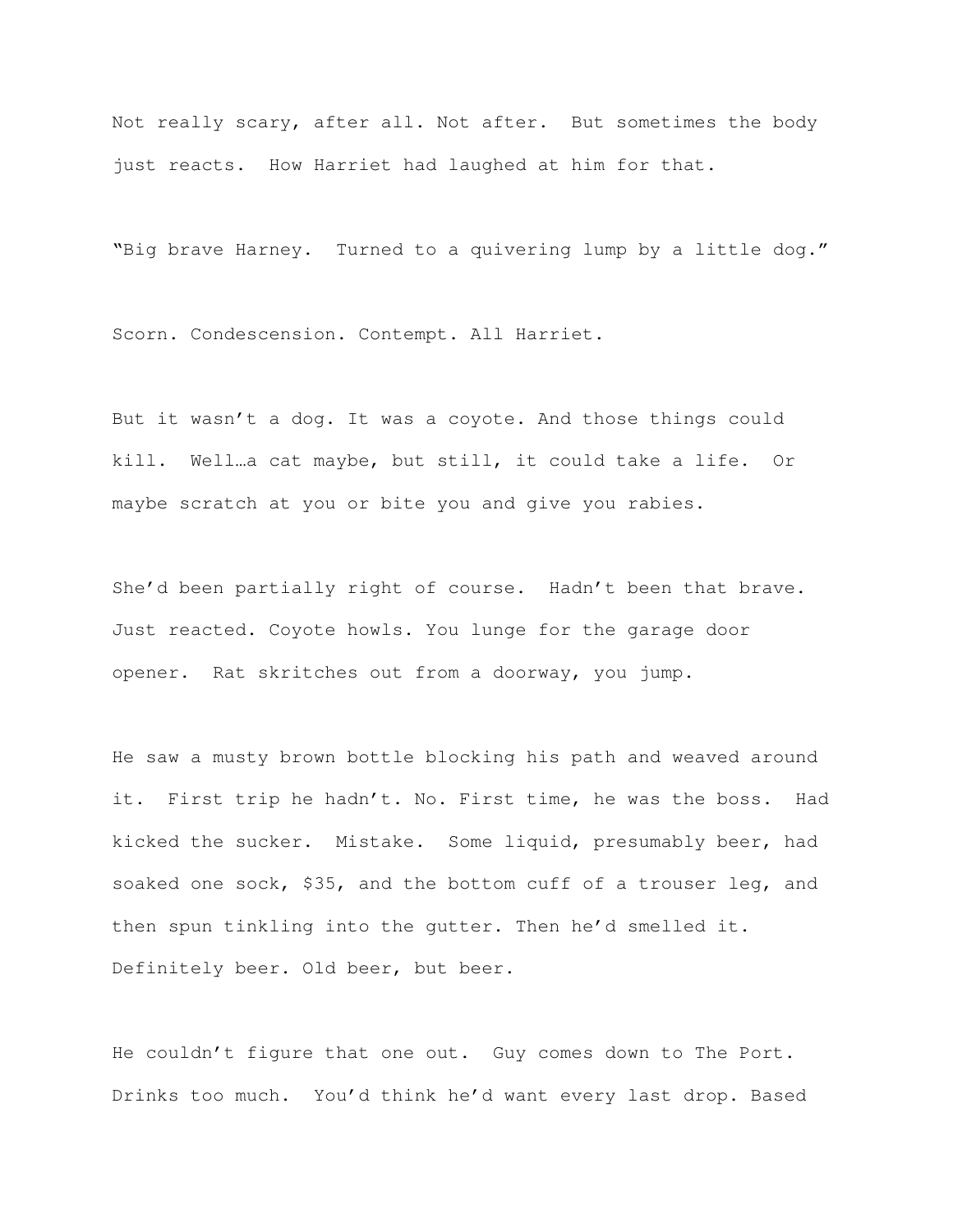on the drunks he'd seen hanging by the parking lot, or back at the corner of Maple, they'd had every last drop. Nope. Had to leave a little something to ruin somebody's pants.

Ruined pants. That reminded him of Harriet again.

Big dinner for the firm. Every woman in a long gown, and every man in black tie, except for Harney. How they'd argued about that one. Which was really how he'd ended up down here in the first place.

Harriet had gone out and bought a \$600 gown. For one damn night! That's \$150 an hour for Chrissake. Had to admit she'd looked stunning in it. But there was no way that he was going to shell out a couple of hundred bucks for a tux when she'd blown three times that on a dress that would sit in a closet for the next ten years.

So he'd grabbed the darkest suit that he had, a little frayed at the cuffs, but not bad (and not soaked in stale beer). Had put an almost white shirt with it (antique white is white, isn't it?). Dug out his departed Dad's old cufflinks, and found a sharp-looking tie. He'd spent \$30 on that. That's something. But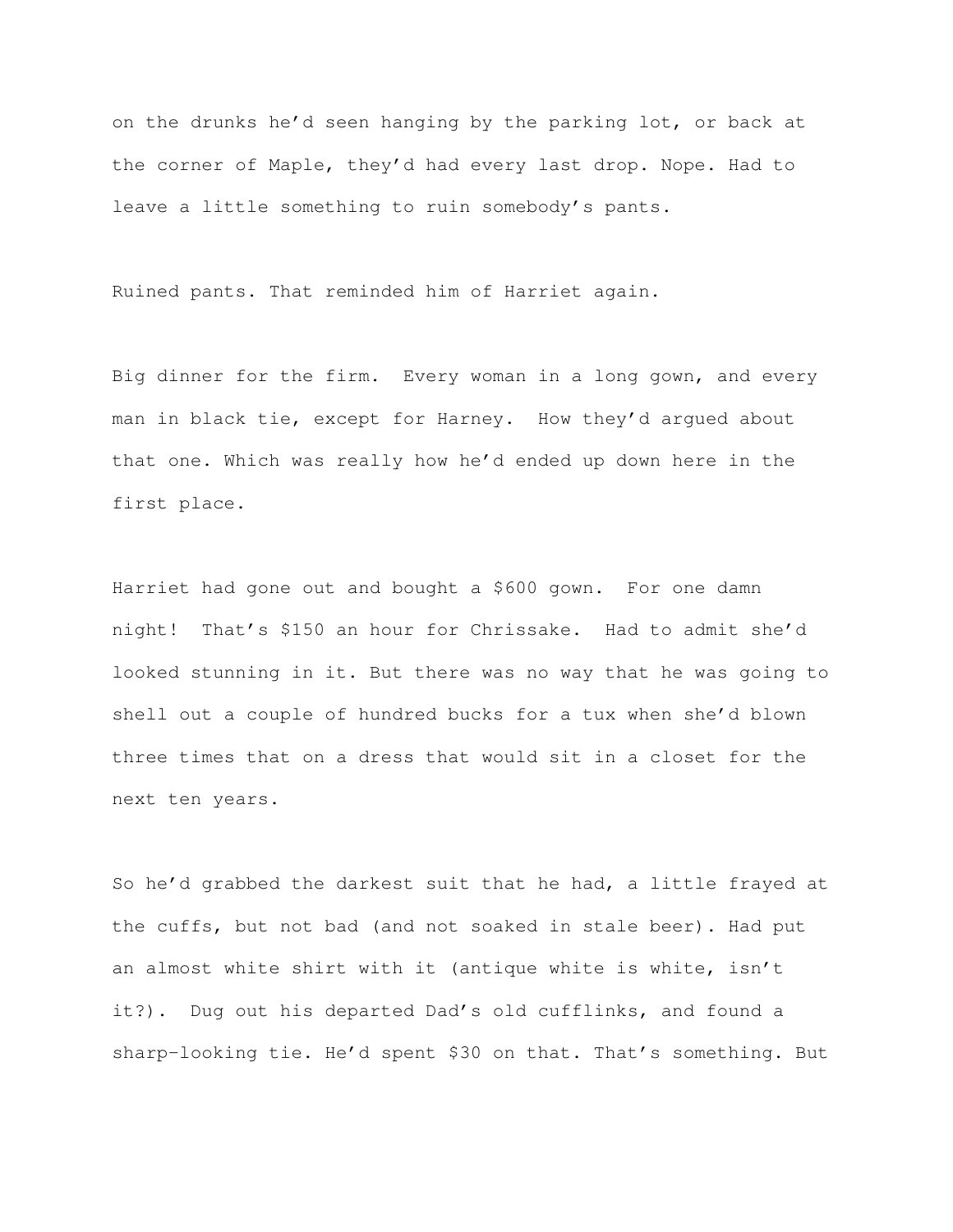he could wear it again. Every other week for three months and you're down to \$5 a time. A lot better than \$150 an hour!

He was standing, admiring himself in the mirror, and here came Harriet. Harriet the Harridan. Harriet the Horrible. Harriet the Hater. "You are not wearing that piece of trash. You will make me look just awful, like I don't know how to dress my husband." As if he couldn't dress himself.

They'd arrived an hour late after yelling and screaming (now the gown was up to \$200 an hour!). In the end she'd relented – said if he looked bad she'd look better – but he'd known from her eyes how much resentment there'd been under the surface.

It didn't linger buried for long. She'd complained about how dirty his car was. "Harney, I could ruin my gown brushing against it." He'd had to drape a blanket over the door while she got in.

"Harney, this thing's a pigsty." He threw out a diet Coke bottle and an empty M&Ms bag, and tossed his books in the back.

Finally, at the party, not even at their table yet, and she's pulling him to the side.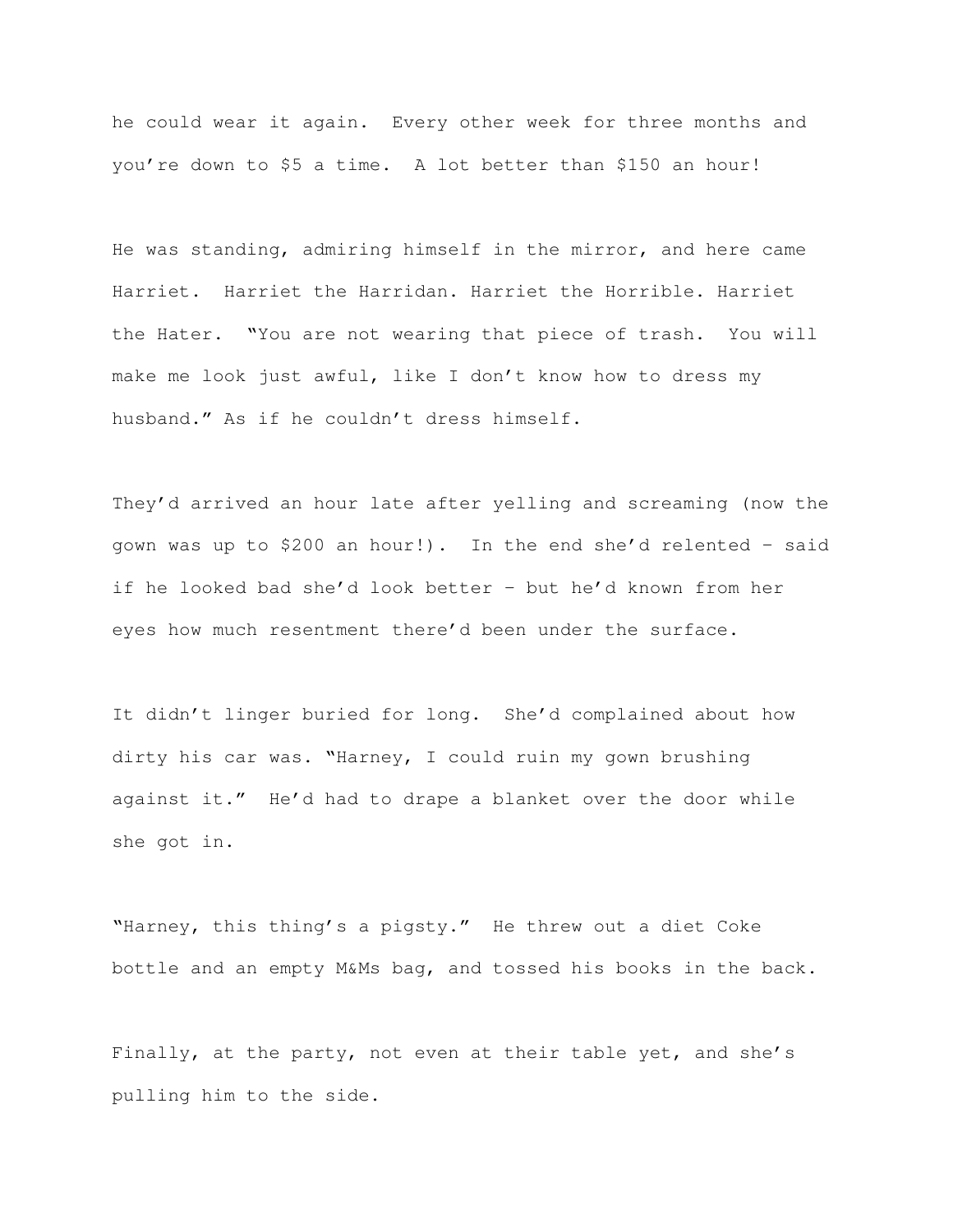"Harney, you sat in something and it looks like you messed your pants." Sure enough, into the men's room, and there are M&Ms melted right into the seam (Melt in your darkest suit, not in your hands, Ha Ha). He got some paper towels, wet them in the sink, was cleaning up as best he could, and in walks Dan Doyle from Sales. Took a look at Harney, laughed, used the urinal, laughed again, and walked out without washing his hands (without washing his hands!). Harney could still hear him through the door as he walked down the hall, chuckling.

When Harney came out, Harriet was fuming. "We're not even inside and you've already embarrassed me! Turn around." He did. "You've got a big wet spot. Get back in there and take care of it."

So – fifteen more minutes, twisted out of shape in front of the hand dryer. Back out into the hallway again. No Harriet.

He found his way to the reception table, now empty except for his place card, and those of Mr. and Mrs. John Futterlieb (I wonder what kept them? Nestle's chocolate bar problems? Reese's Pieces meltdown? Ha Ha). He turned it over, found he was at Table 13 (of course), and opened the door to the ballroom.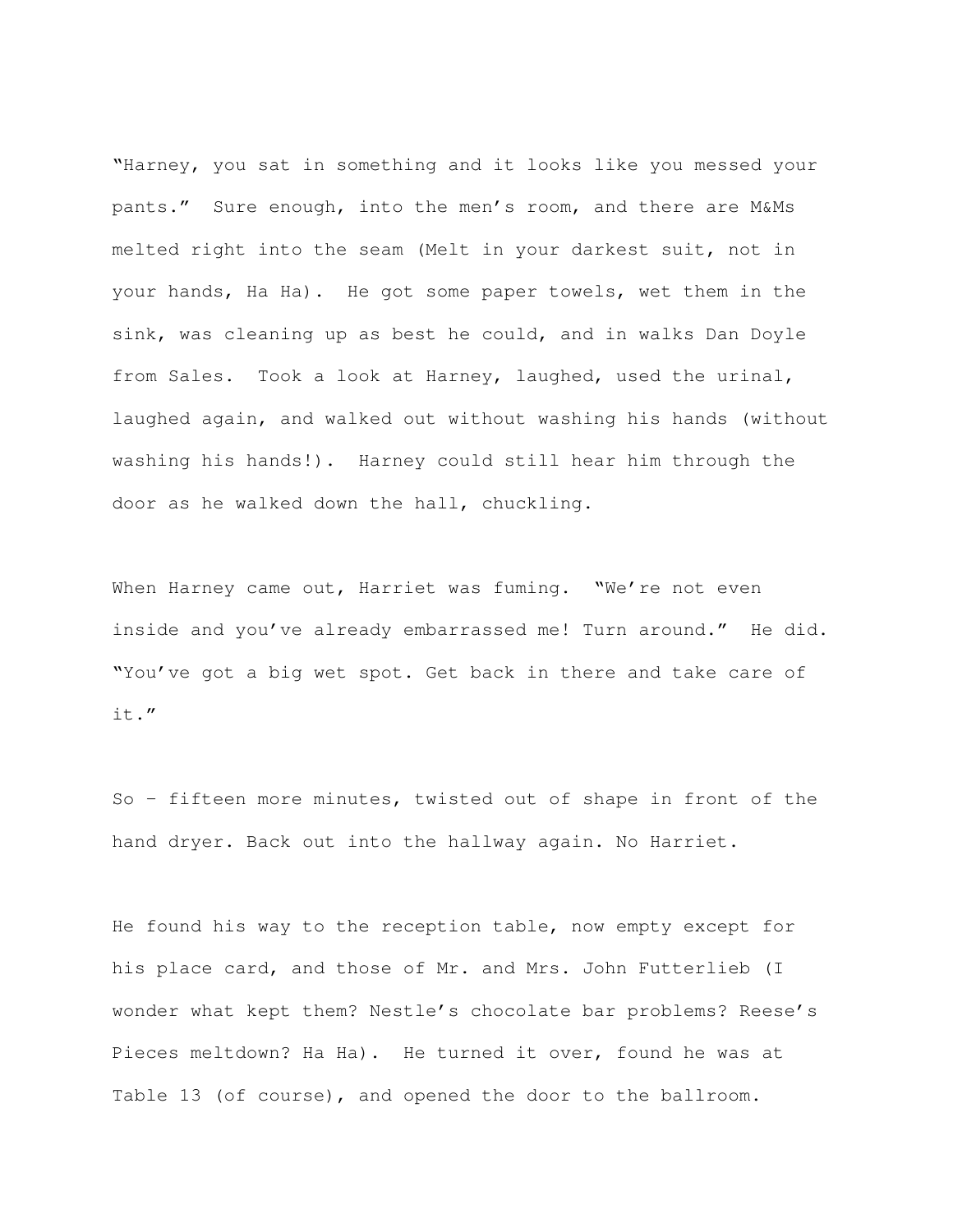Found himself at the front of the room near the stage, closed the door as every head seemed to turn to look at him, made his way to the back door, pried it open, peeked in, and snuck to the back where the A/V guys stood. Surveyed the room, finally finding Harriet and Table 13, snaked his way between arms and legs and chairs butted together, and arrived to find Harriet seated between Doyle and his wife Susan (never "Sue," and also in a \$600 gown, maybe \$800). Harney had to sit opposite, in a chair that didn't even face the stage, with no one to talk to as everyone else was already engaged in conversation of their own, including Harriet, who seemed to be cackling at every other word from Dan.

He'd missed the salad and the stuffed chicken breast, but made it in time for a lop-sided piece of cheesecake with a little "M" (also tilted) spelled out in raspberry syrup on its top. Sat and ate, dragged through an awards ceremony chaired by Fred, Dan's boss, who droned on about "Most Revenue, Atlantic Coast Region," and "Best Helping Hand in the Home Office." Finally, it ended. The lights dropped, a band with hair and style left over from the 80s opened with some number that he kind of recognized but couldn't remember the name to, and he yawned. Harriet shot him the evil eye, and got up to dance with Dan as Susan (never Sue)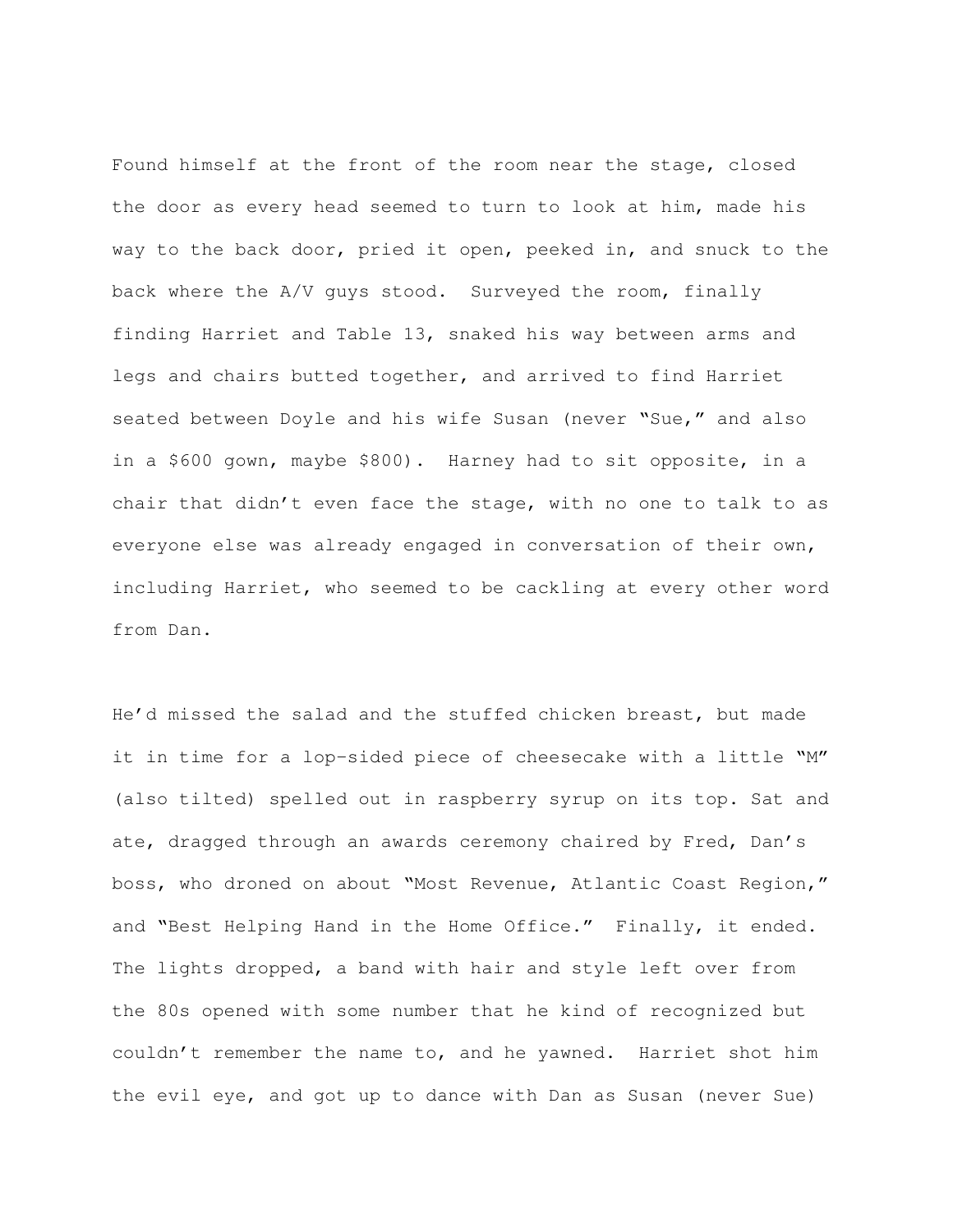moved to Table 12 to chat up a friend. Dan's arm draped around Harriet's bare shoulder, and he tossed Harney a wink as they walked away.

That's when Harney knew – knew – that he had to do something. And within five minutes, he'd figured it out.

Went back out into the hall where he could hear himself, once more navigating through arms and legs (though this time they were limbs fueled by frenzied 80s nostalgia), and found himself staring at the bulletin board by the coatroom.

He saw it. A single card. Black, with silver lettering. A little tattered, with a message on it that seemed written expressly for him.

"Unhappy?" Uncertain about your future? Readings. Advice. Call Tara. Appointment Only. 12B Harbor Lane." And a number underneath.

So he had. Called her maybe twenty times that week. No receptionist. No answering machine. Just rang and rang. But he kept trying.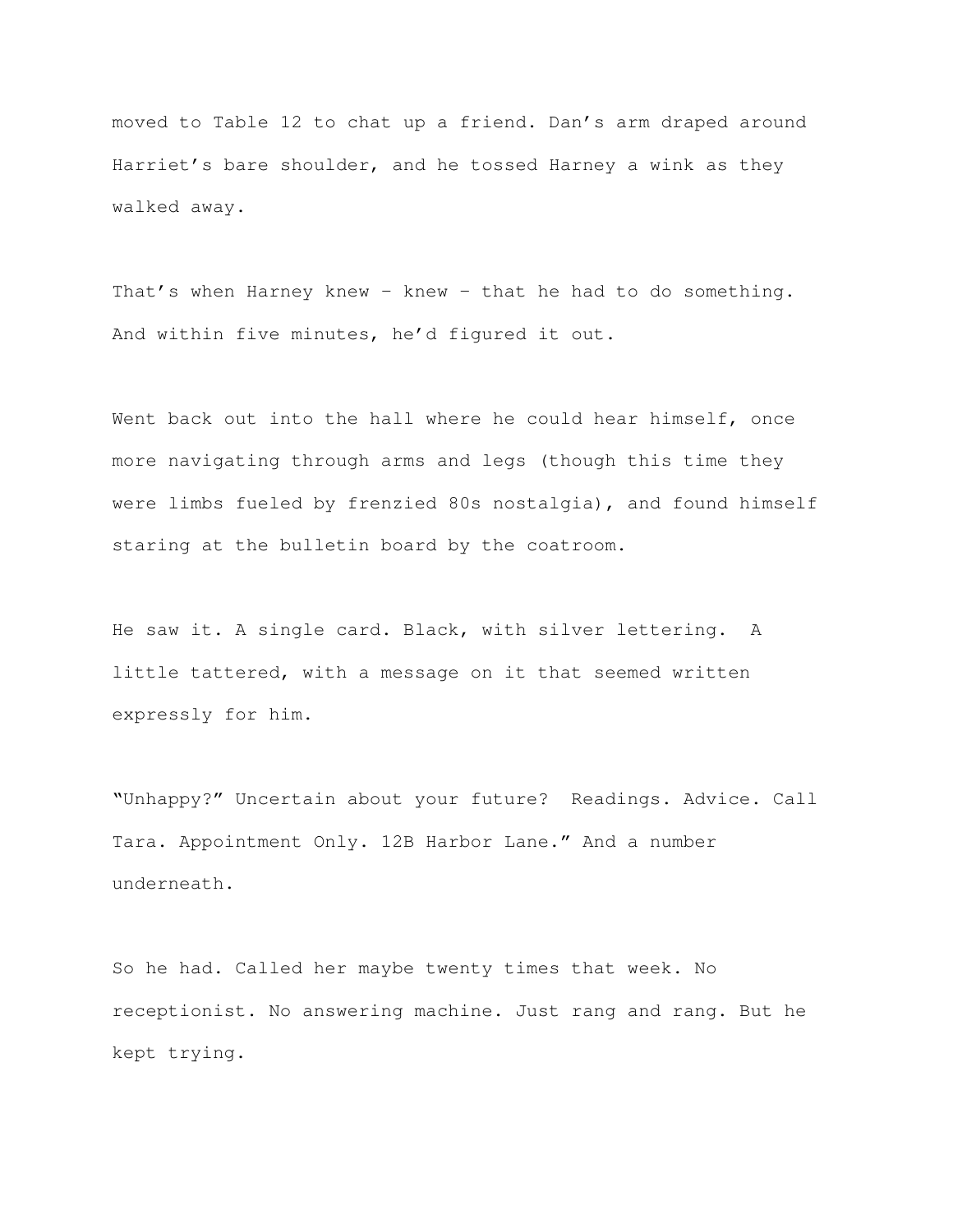Finally, Friday night, the office had cleared out, he'd dialed, and someone had picked up.

Smoky voice. Slight European accent, but not much.

"Yes?"

Not "Madam Tara speaking. How may I help you?" Not "Hello." Just "Yes?"

Only that wasn't right. Not "Yes?" like a question. Not "Yes?" as in "What do you want?"

More like "Yes." Like "Yes, you've finally reached someone who can help you if you let me. Yes. I know what you need. Yes. I can help. Yes you can talk to me about it. Yes I have the answers. Yes."

"Hello?" Tentative from Harney.

Again "Yes."

"Uh…Tara?"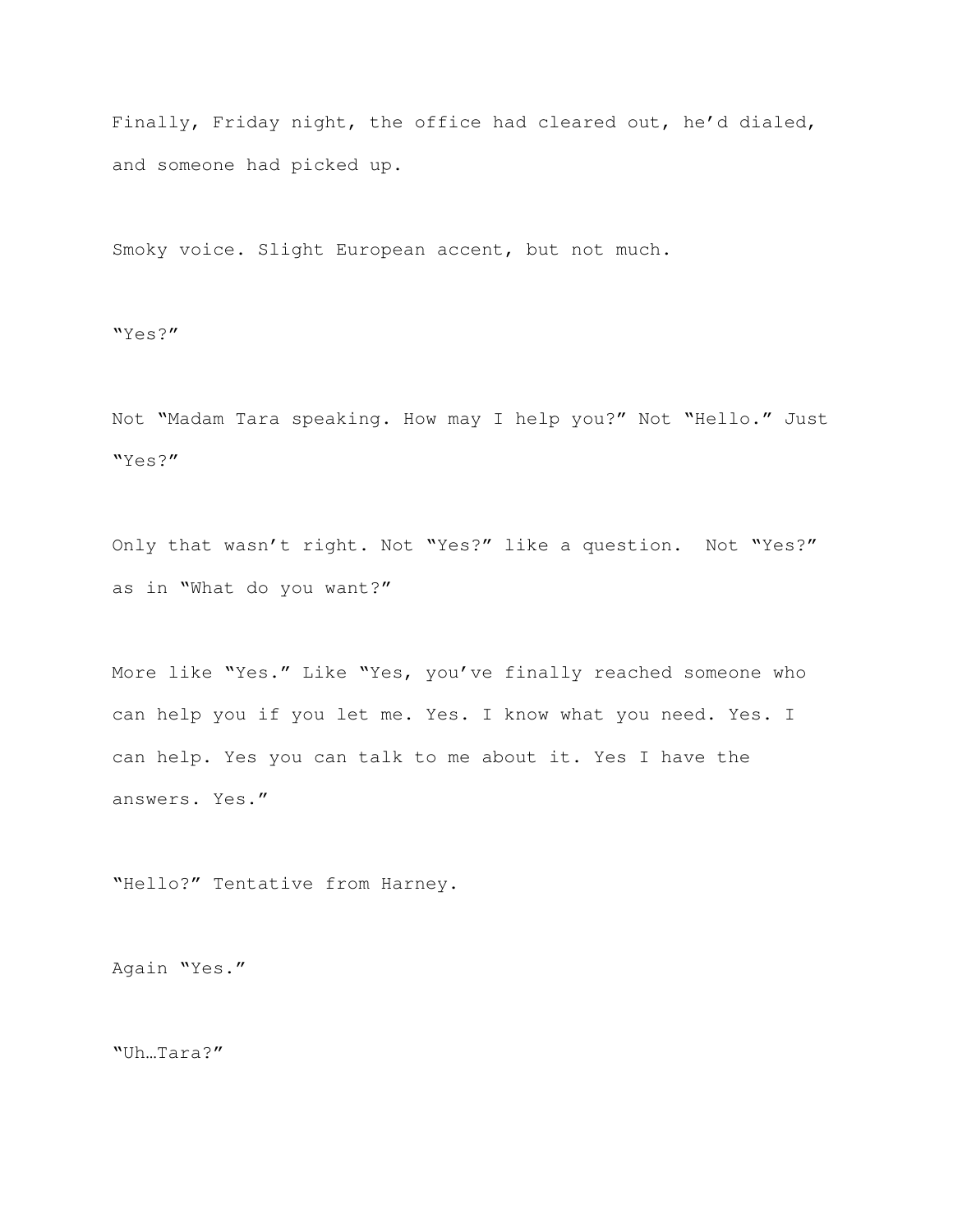"Madame Tara. Yes."

"Umm…You give advice?"

"Yes."

"Well, I need some, I guess."

A pause.

"You see, I've got this situation with my wife."

"Stop!"

## "What?"

"You have my card." A little "k" before "have," and again, not a question. A statement.

"You khav my khard."

"Yes?" Harney's was a question.

"It says 'Appointment Only.'"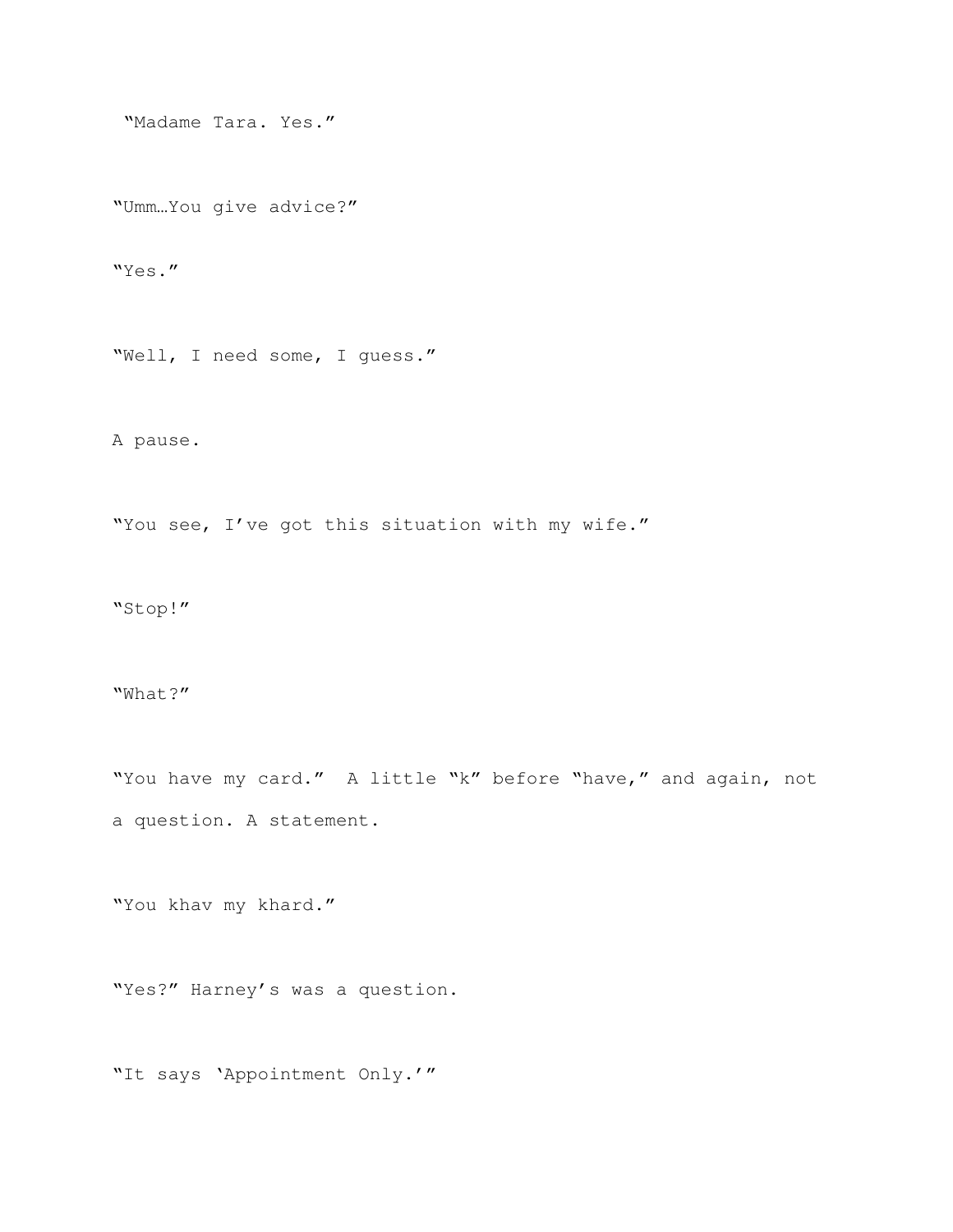"Then you will come by tomorrow night at 10:00. Bring \$75. Good night."

And Harney had sat there staring at the phone, had hung it up and gone home, wondering what had happened. But it turned out not to be that difficult.

 "Harney! I'm going out with the girls, tomorrow" Harriet had screeched at dinner that night. Perfect. Easy. Everything fit.

So on Saturday, half past nine (better to be early), there he was. Had wheeled out the Honda, taken it over to The Port, and found an old gravel lot where some Indian guy waved him down for \$8 even though he was the only car in sight. He'd made his way across town, half-fearing for his life, half in a daze, until he'd kicked a bottle and doused his pants leg.

He'd shaken it a couple of times, and kept on ahead. Had checked his watch. Twenty minutes to go. Had wondered if it would dry by the time he got there. And that brought him back to tonight. Wouldn't have dried tonight. Not with this fog. Not enough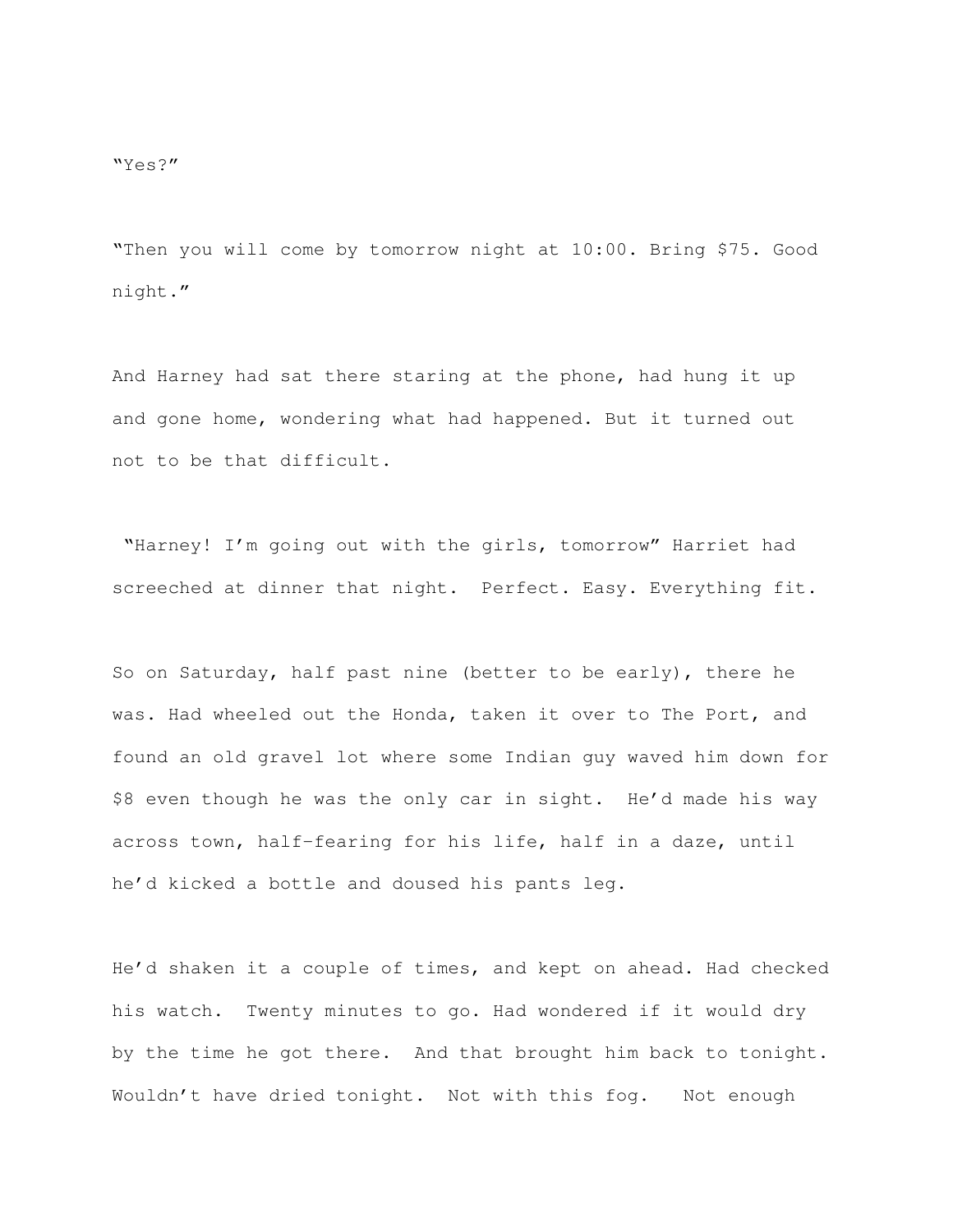time. Twenty minutes or twenty days. Nothing would dry in it. It wasn't thick to look at. No visible signs but a few crawling tendrils that wound their way in – through clothes, skin, organs, psyche. Like Harriet's comments. She didn't always come straight at you. Not always in your face. But she worked her way in, incessantly, unceasingly. In deep, and there was no way to shrug it off. Some things never dry, and some stinks you can't get rid of.

But that night had been clearer. By the time he'd reached 12B Harbor, his cuffs were mostly dry (he did seem to have a recurring problem with liquids and his pants, but they always seemed to dry, Ha Ha). Lower level, down some old stone steps, with deep bowls in their centers, as if pilgrims had walked up and down them by the thousands for centuries. Nondescript façade. No sign. No name plate. Just "12B" on the door, with an old silver knocker with a little moon and a star on it.

He waited a second. Breathed. Knocked twice. Silence.

Checked his watch again. Five minutes early. Waited. Knocked again. Was ready to knock a third time when he heard shuffling inside. A bolt sliding. The door opened a crack.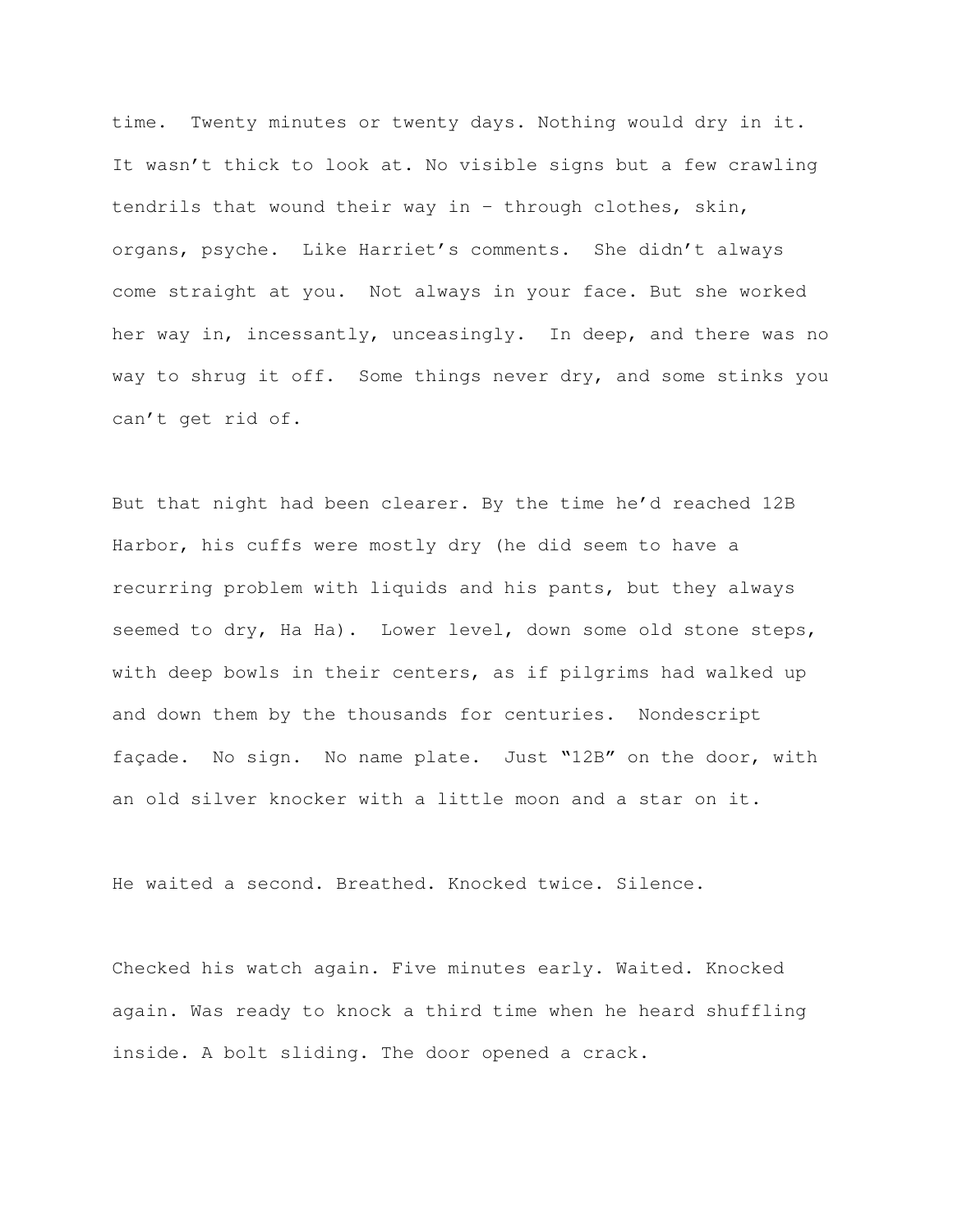"Come in."

She was younger than he had thought. Or ageless maybe. Hair like coal, in ebon ringlets (he didn't know why he thought "ebon" but that's what it was). Black as a starling. A night with no moon. The fur on Lucifer's cat. The bottom of an endless hole.

Eyes to match. Deep, intense, penetrating.

"Come in," she repeated. Harney did.

She'd steered him into a front sitting room, tatted lace and a couple of old cushion chairs made of mahogany or teak or wormwood or something.

"Sit." Harney sat.

No crystal ball. No table. No tarot deck.

"Now. Tell me."

He talked. Told her everything. How he'd fallen into love, and how he'd fallen out. About anger, resentment, jealousy,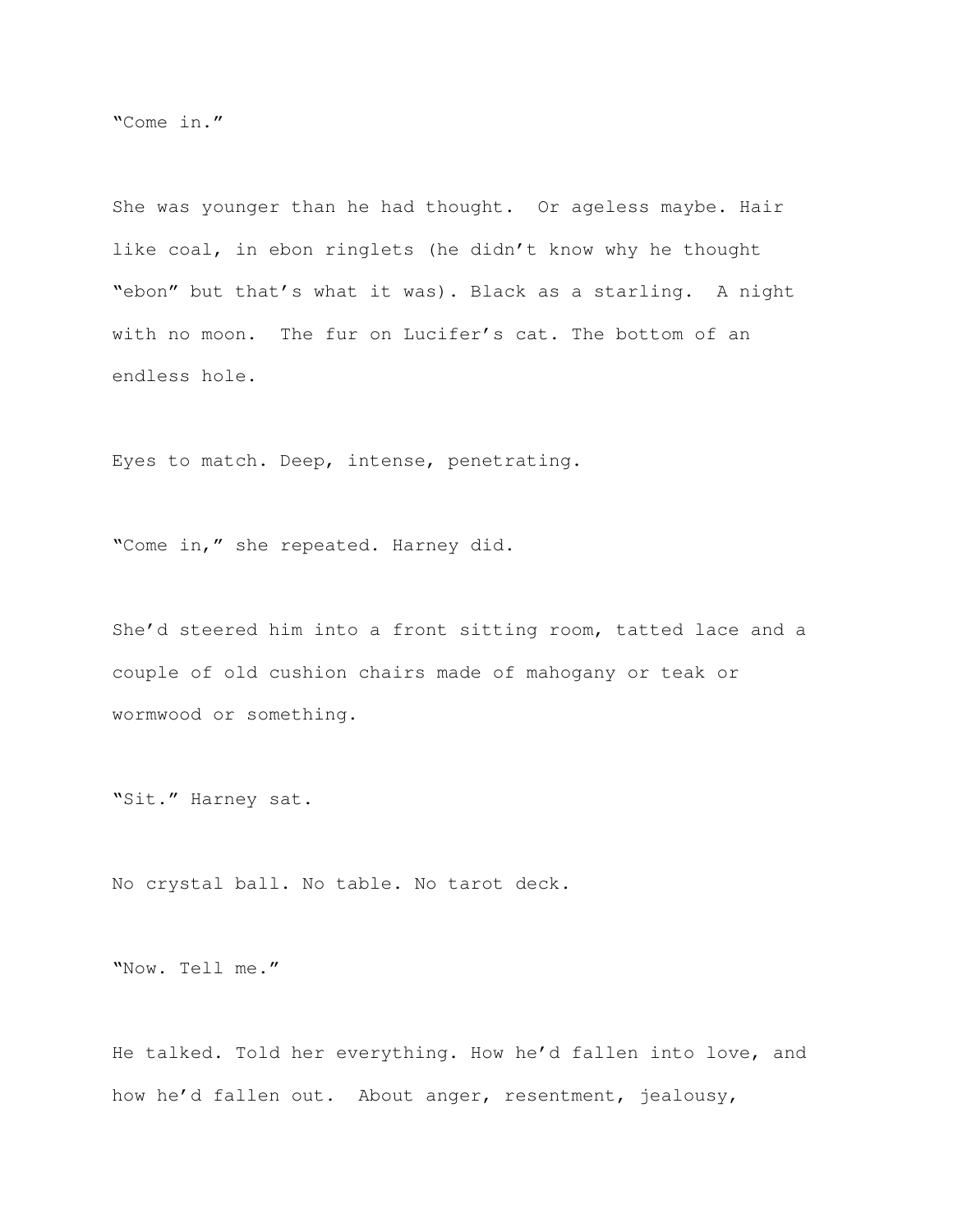indifference, mistreatment, disgust, boredom, exhaustion, resignation.

She listened. Didn't speak as Harney told his tale. Didn't have to. She'd known it anyway.

"Stop!"

Again. It was time.

"Here is what you must do."

Harney waited.

"If you have pain that is bothering you, and the pain will not stop, and the pain can not stop, and you want the pain to stop, then there is only one solution. You must remove yourself from the cause of the pain."

Harney knew. He knew what he must do.

A few nights later on a Wednesday (trash night – got to put the trash out – Ha Ha!) he'd headed home from work, loosened one of the stone masonry bricks out of the front stoop, and called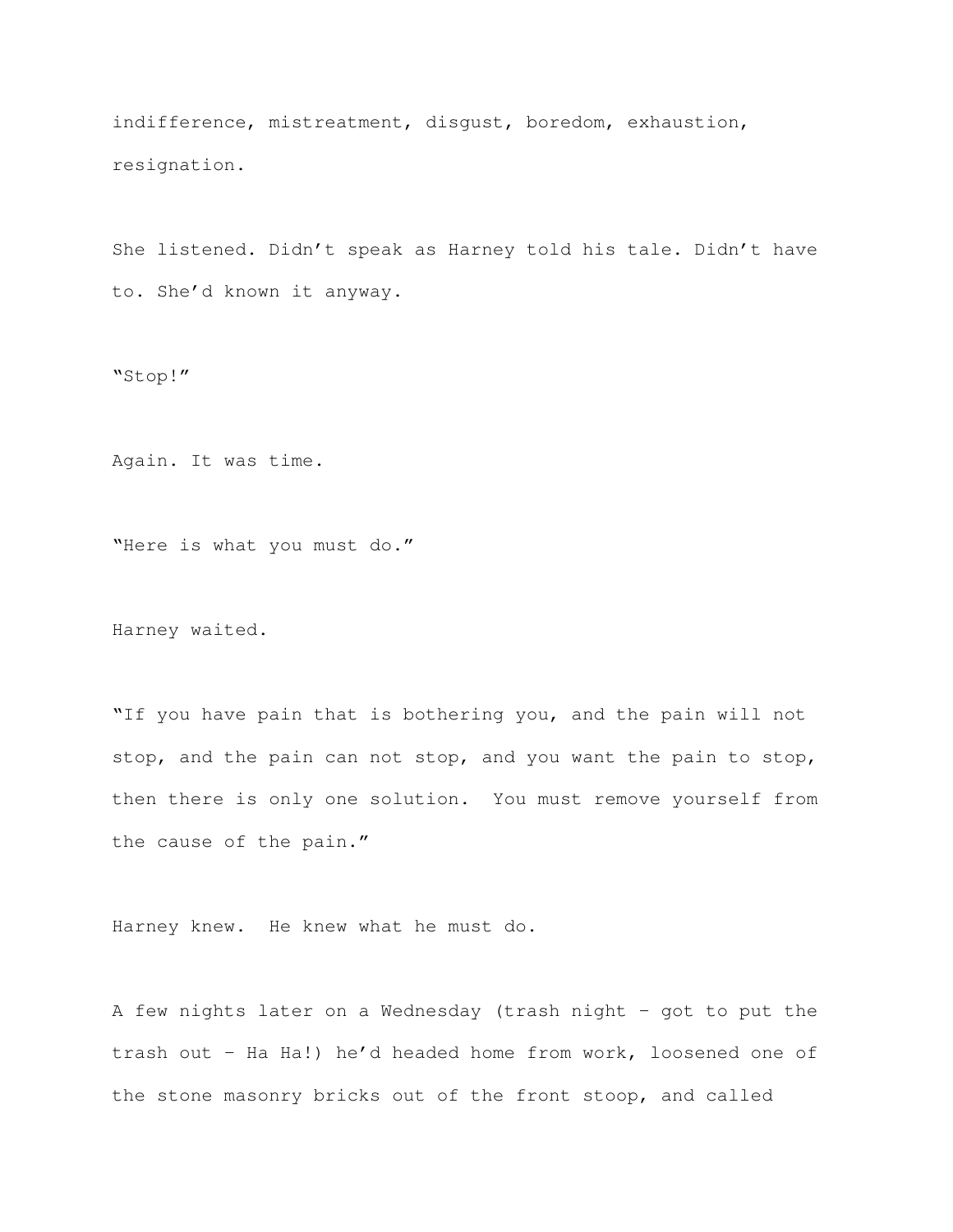Harriet outside. Had left a half-empty Hefty bag on the lawn by the lamp post. One look and she'd started turning bright red, stomped toward the bag, and stood stewing over it.

Harney crept out from the alcove where he'd been hiding, lifted the masonry stone, and brained her a good one as she'd started to turn around toward him.

Had positioned the body and the stone to look like she'd slipped and hit her head. Even took off one of her shoes, scuffed it, and left it near her. Cleaned up the trash, put it out, went to bed.

Woke up in the morning. Called 9-1-1. Police came. Took a statement. Harney had gone to bed early (easy to believe), hadn't realized until he'd been brushing his teeth the next morning that Harriet wasn't there, went to look for her car in the driveway, and found her sprawled across the sidewalk.

He'd been devastated. Cried. Gave a convincing performance. Not that it needed much. Who'd have believed that Harney could have stood up to his wife, never mind killed her. No. Just more bad luck for a guy whose life was filled with it.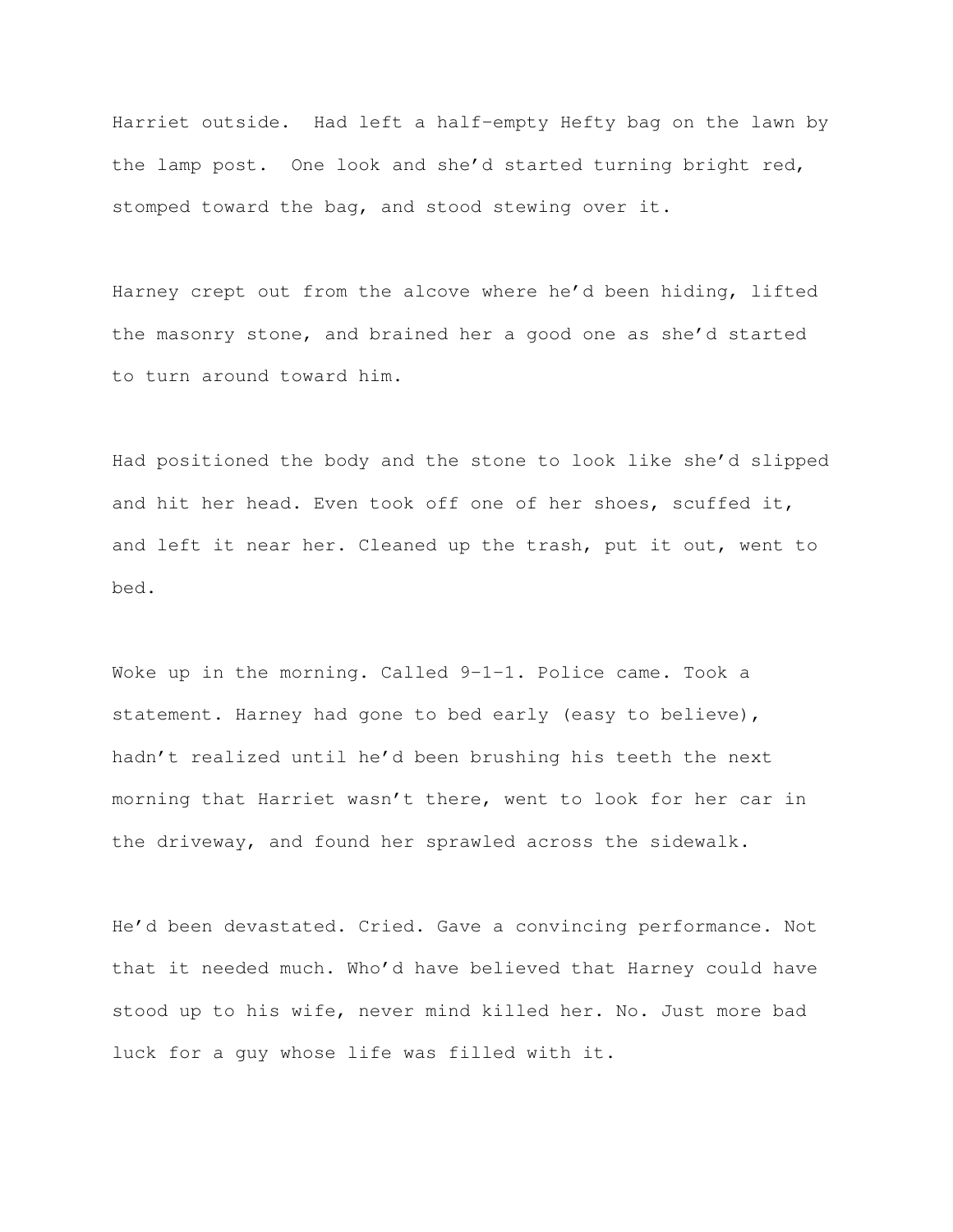Had put on a brave face at the services, though hadn't really needed to. Most of the visitors that showed up were from Harriet's side of the family. A few came from the firm, including Dan and Susan. But everybody more or less ignored him. Just a quick "Sorry" under their breath as they looked at the casket or at Harney's shoes, and then they were out as quickly as possible, though they did seem to gather outside the home laughing.

Very small group at the cemetery in the rain, and then it was done. Problem solved. Pain removed. Ha Ha.

Only it wasn't.

It took three days before she came back. He was opening the refrigerator door to grab a leftover bowl of oatmeal and some milk to put on it after he'd heated it up in the mike, closed it, and there she was. Wearing her \$600 ball gown, a scowl as unpleasant as any he'd ever seen, and a matted bloody dent on her left temple.

And just like that, she'd started in. "You don't even have the guts to kill someone to their face. Had to sneak up behind me.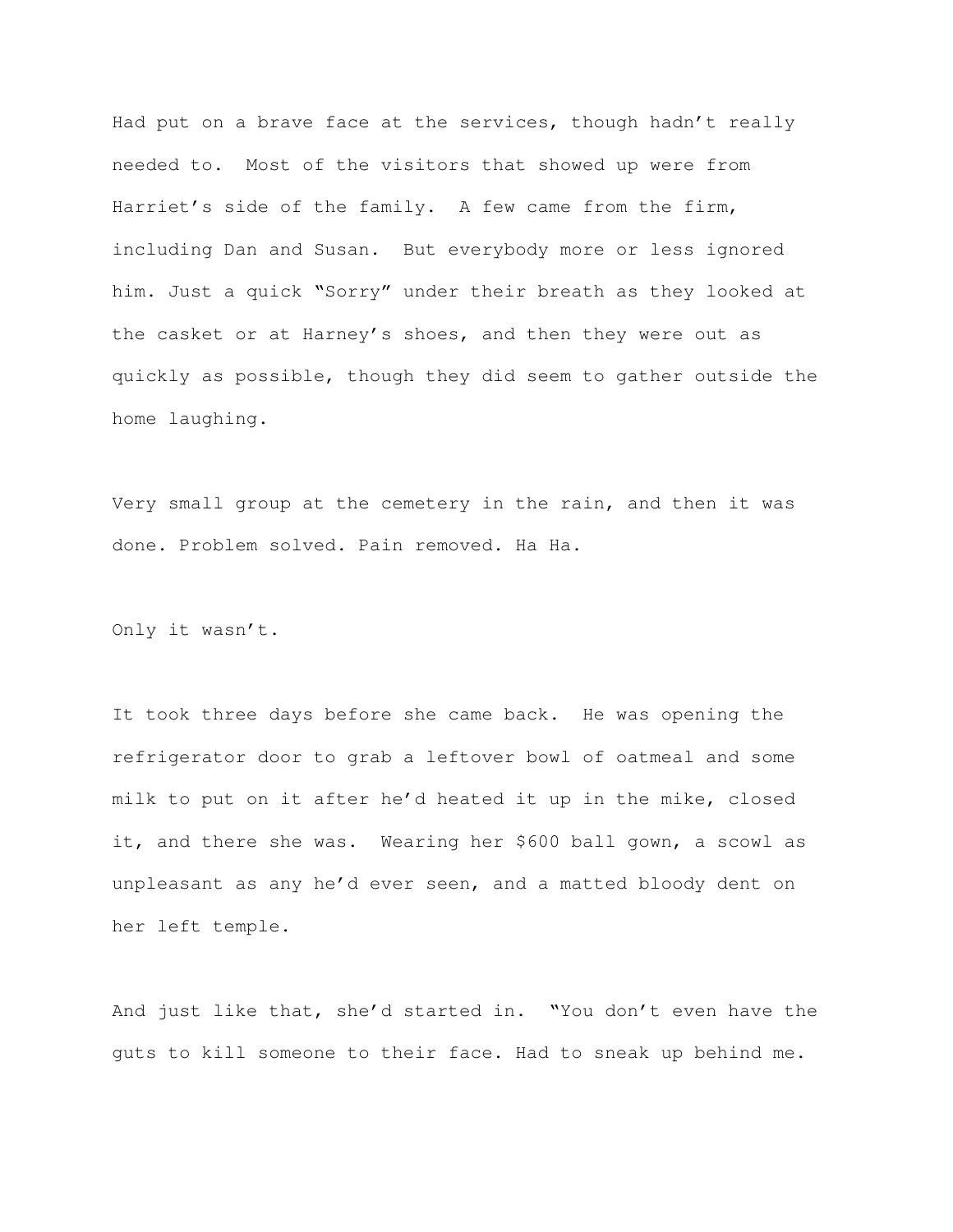And look at the mess you've made of my hair. I'll never get this blood out. And you ruined the front stairs."

"Oh, and what kind of a wake and funeral service was that? You should have held it at Feeney's, not at Madison's. You put me in the wrong dress, you ordered the wrong flowers, you forgot my cousin Edna. "

"As if that wasn't enough, what kind of person plays an acoustic version of Santana's Black Magic Woman at a funeral? A simple, tasteful Ave Maria would have been nice. Maybe Without You, or some Mozart."

"Oh. Oh. I forgot the piece de resistance! Pigs in a blanket at the reception lunch. Pigs in a blanket! At least hardly anyone was there. Even dead, you tried to embarrass me."

That first time the nagging had been easy compared to what came after. She wasn't there all the time. You'd think that would make it better, but it made it worse. She had a habit of popping up at odd times. You thought you'd gotten rid of her, that she'd gone away to wherever ghosts go. Then - walk around the corner at work, and "I can't believe that you're wearing that shirt with those pants. No wonder they won't promote you."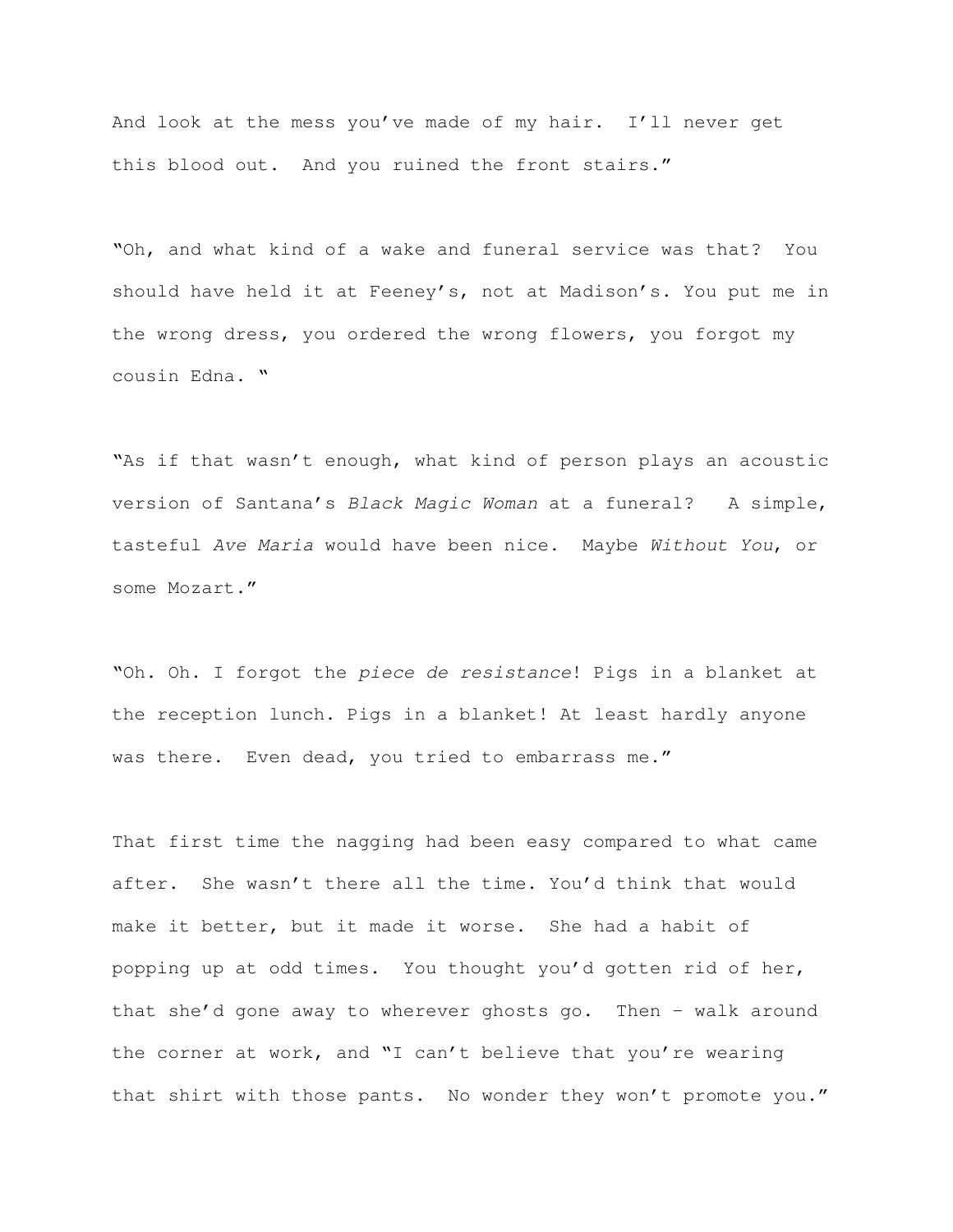Or driving home. "This car is still a pigsty. You've got insurance money. Pay somebody to clean it up, will you."

Or sitting at dinner. "Two frozen pizzas? No wonder you're gut's hanging out over your belt."

He had run out of the house, grabbed for his car keys, and watched a black piece of cardboard float to the ground along with a couple of crumpled bills and an appointment card for the dentist. Turned it over. Tara's card.

Ahh. She'd gotten him into this mess. Had given him the courage to kill (even if a small animal. Ha Ha.). She could get him out.

This time, only one call. One ring.

"Yes. Tonight. 11"

So, he'd done it again. Paid the Indian guy \$8, skirted beer bottles, shivered in the fog, and found his way back to 12B.

Sat in the old chair. Told the story. Waited.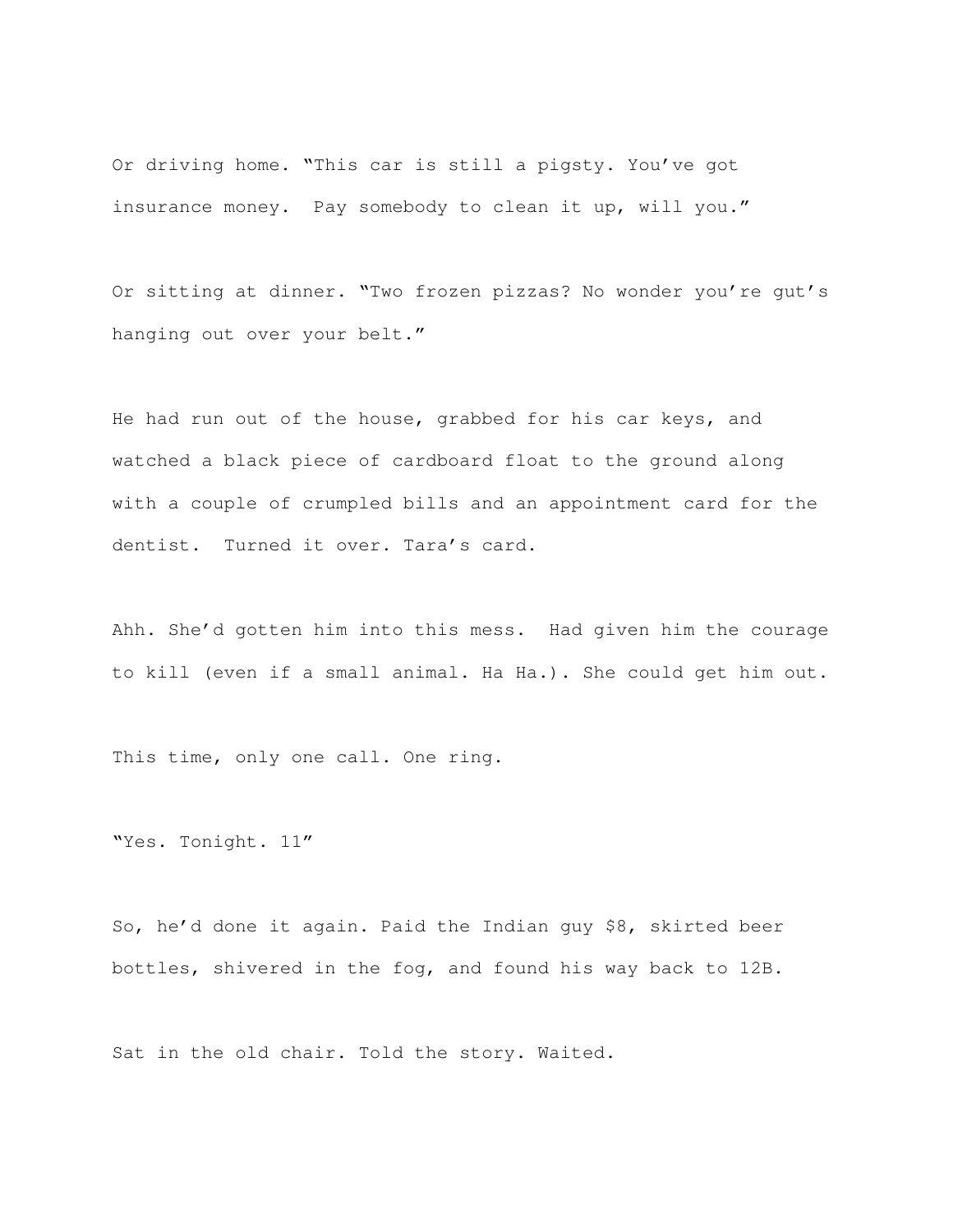"You did not listen. I say you must remove yourself from the cause of the pain. I did not say to remove the pain. I mean for you to leave your wife, not to kill her. I do not tell people to kill another."

"Oh."

Silence.

"What do I do now?"

"No different. You must remove yourself from the cause of the pain. Go away. Forever."

And so he had.

He'd gotten home, had drunk a whole bottle of Cutty Sark (not like Harney at all), and taken a package and a half of sleeping pills. And died. It was finally over.

Wrong again.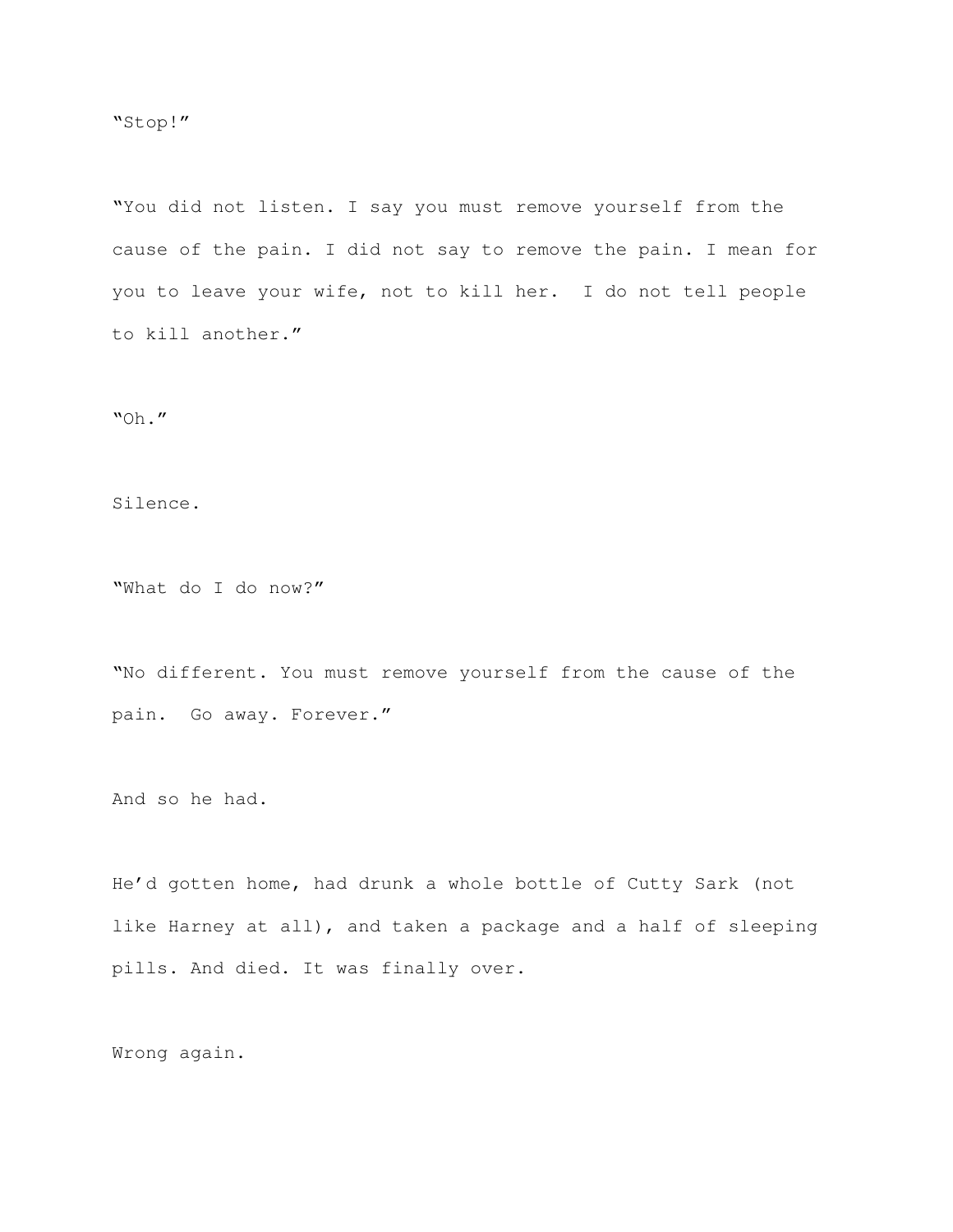He'd stood there by the side of the bed, looking at his own corpse, and he heard her.

"You don't even leave a good-looking body. Look at that. Your pizza belly's hanging out from under your tee shirt." (Go Panthers!) "You still have your socks on in bed. You left the cap off the whiskey bottle and it's going to leave a stain on the nightstand."

He'd put his hands to his ears. Had closed his eyes. It hadn't worked. She just lit into him for it.

"Poor little Harney, want to run away and hide?"

So here he was again. Had walked, or glided, or whatever the dead do to move from one place to another since they can't drive in their pigsty of a car (saved \$8 by not having to park though, Ha Ha). Stood now outside Tara's door (Madam Tara's door), staring at a little silver moon and stars.

Didn't even have to knock. The door creased open and she beckoned him inside.

"Sit. Tell me."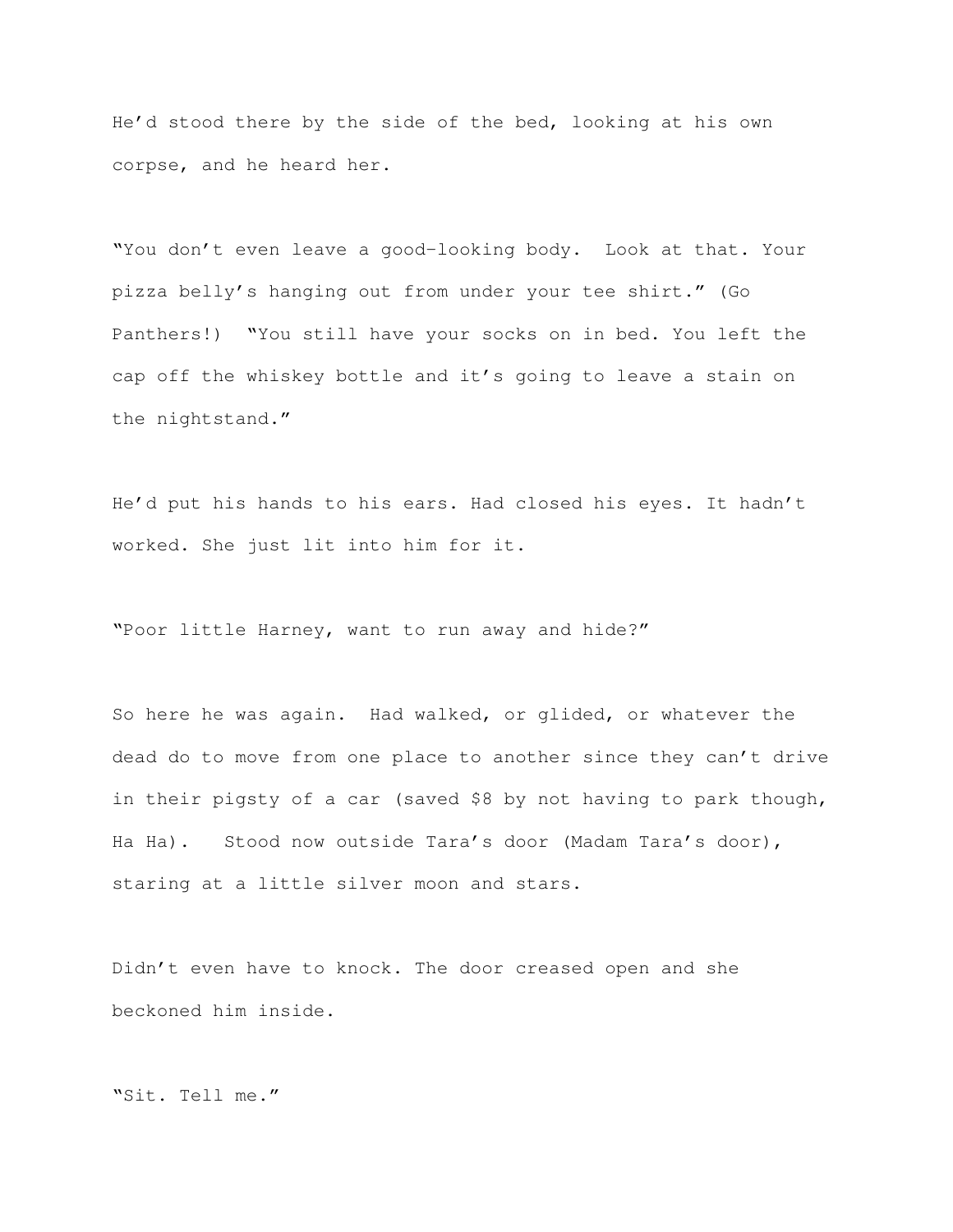He did.

"Once more, you did not listen. I mean for you to leave this town. Go somewhere far away. Ghosts stay near where they die. I don't know why, but they can't travel far. You could have escaped her forever."

"Oh."

Harney hung his head.

"So, what do I do now? How do I get away from her?"

Silence.

Again. "How?"

"Your card says 'Advice.' Tell me. Advise me."

She waited for what seemed like forever. Stared at him. Shook her head.

Harney pleaded. "How?"